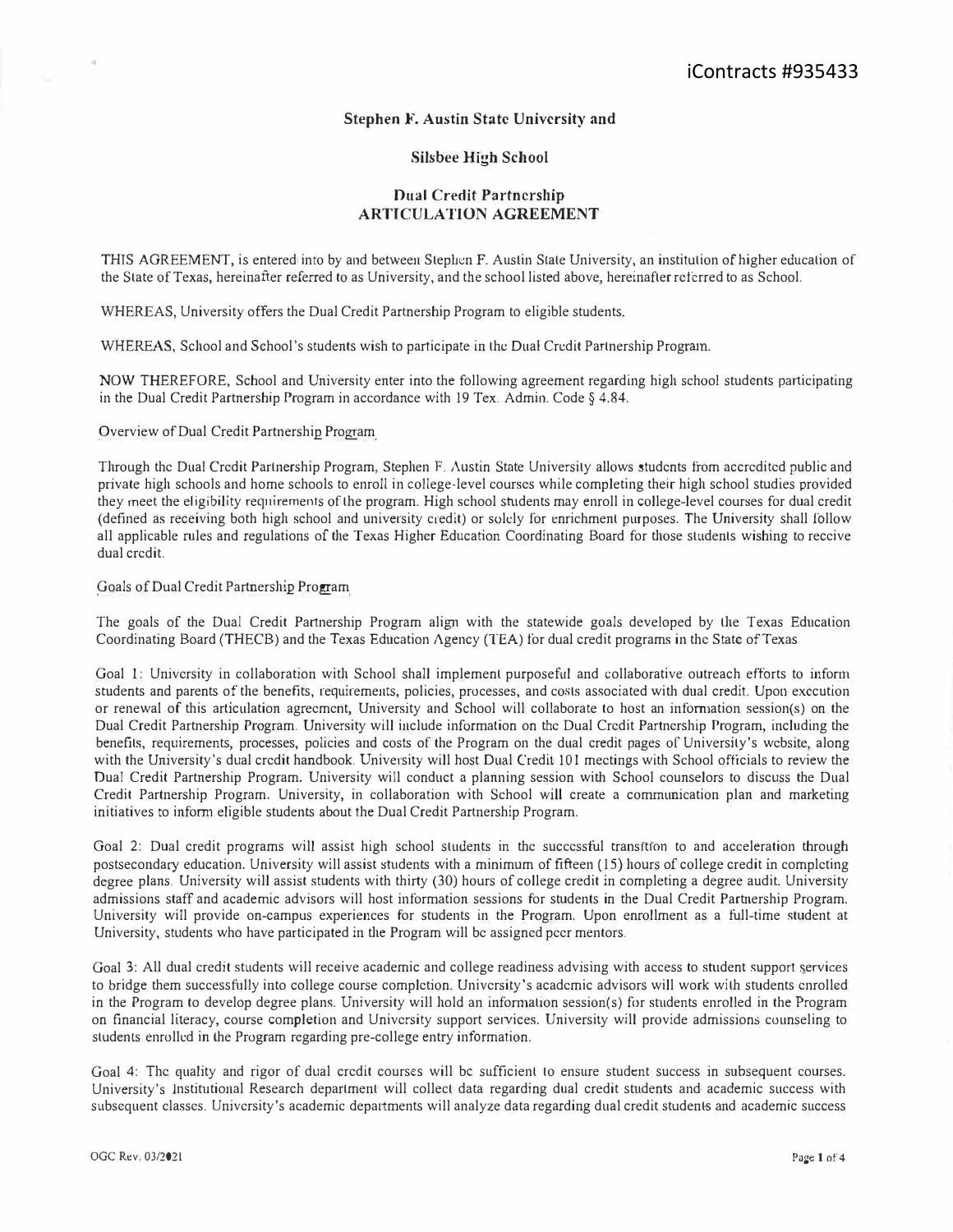with subsequent classes. S*t*udents enrolled in the Dual Credit Partnersh*i*p Program will be provided with m*i*d-term grades for classes in which they are enrolled.

Dual Cred*i*t Partnership Program Requirements

- I. Elig*i*ble Courses: The Dual Cred*i*t Partnersh*i*p Program is open to high school students in grades 9-12. Eligible high school st**u**dents may register for dual credit courses provided they meet course prerequ*i*sites and the courses they select are on the approved undergraduate course inventory for the University. No remedial or developmental courses shall be eligible under this program.
- IT. Student Elig*i*b*i*lity: S*t*udents must meet all eligib*i*lity requ*i*rements spec*i*fied in 19 **T**ex. Adrnin. Code § 4.85(b). A recommendation by the s*t*udent's high school principal or counselor and current academic transcripts must be submitted as well.

Furthermore, cligible students must meet admission requirements as stipulated in Stephen F. Austin State University Policy 6.9, *Concurrent and Dual Credit Enrollment Programs*, as may be amended from time to time. Eligibility requirements are also included on the *Dual Credit* Web page on SFA's website http://www.sfasu.edu/1569.asp.

- III. Location of Class: In most situations, dual credit students will take courses taught on the University campus. Courses taught exclusively on h*i*gh school campuses or through electronic means shall comply with all Coordinating Buan1 r**u**les and regulations, includ*i*ng but not lim*i*ted to the Board's adopted Principles of Good Practice for Academic Degree and Certificate Courses and Credit Courses Offered at a Distance and applicable rules and procedures set forth in 19 Tex. Admin. Code § 4, Subchapter P and Q. Additionally, School will work with Un*i*versity to ensure that the School's fac*i*lities meet the expectations and criteria requ*i*red for college classes and are appropriate for college-level instruction.
- IV. Compos*i*tion of Class: Universi*t*y courses may not be taken for high school credit only. Dual credit co**u**rses may be composed of dual credit students only, or of dual and college cred*i*t students. Exceptions for a mixed class shall only be granted in accordance with Coordinat*i*ng Board rules.
- V. Faculty Selection, Superv*i*sion and Evaluations: *U*n*i*versity shall select all *i*nstructors of dual credit courses. All Dual Credit Partnership Program courses are taught by regularly employed SF A facul*t*y/instr**u**ctors. Any exception requires the instructor to meet the same standards, including SACS requirements, and approval procedures used by the University in selecting instrnctors responsible for the regular offering of the course. Supe*r*vis*i*on and evaluation of all dual credit instructors shall use the same or comparable procedures used for all instructors/faculty of the university.
- VI. Course Curr*i*culum, Instruct*i*on and Grading: **T**he same pol*i*cies, regulations and s**t**andards for course curric**u**lum, grading, mater*i*als, instruct*i*on, and method/rigor of student evaluation that apply to universi*<sup>t</sup>*y s*t*udents will be applicable to high school students part*i*c*i*pating in the Dual Cred*i*t Partnership Program. High school students must ab*i*de by all r**u**les and regulat*i*ons as described under *Academic Regulations* of the most recent University General Bulletin.
- VIL Academic Pol*i*cies and Student Support Services: Regular academic policies w*i*ll apply to courses taken through the Dual Credit Partnership Program. Likew*i*se, all student support serv*i*ces are available to students enrolled *i*n dual credit cou*r*ses.
- VIII. Advising Strategies: *U*niversi*t*y and School will establish common advising strategies and temunology related to dual credit and college readiness to be used when advising dual credit students.
- IX. Endorsements: Univers*i*ty will al*i*gn postsecondary pathways and credentials offered by *U*nivers*i*ty with the endorsements described by Texas Education Code §28.025 (c-1) offered by School, and the dual credit courses offered under the Dual Credit Partnersh*i*p Program that apply towards those endorsements. *U*niversity will work <sup>w</sup>*i*th School to ident*i*fy tools, including those developed by the Texas Education Agency, the **<sup>T</sup>**exas H*i*gher Educat*i*on Coordinating Board, or the Texas *W*orkforce Commissio*<sup>n</sup>*, to assist counselors, s*t*udents and families in selecting endorsements offered by School and dual credit courses offered as par*t* of the Dual Credit Par*t*nership Program.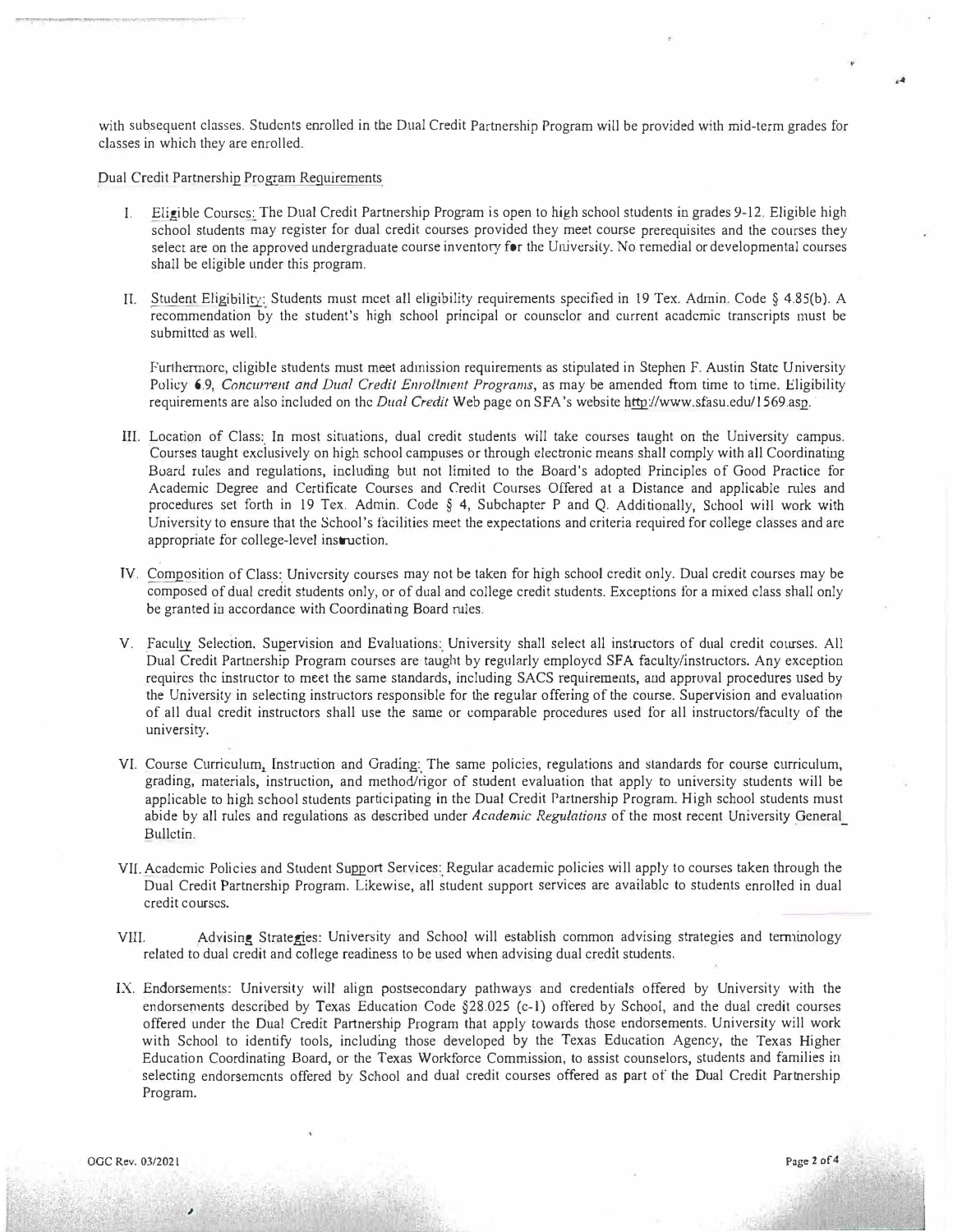- X. Transcription of Credit: University credit will be posted by the Registrar's Office at the same time as other University students. The high school will make necessary arrangements to receive the grade for those students carning dual credit so it may be posted on the student's high school record. A numerical grade will be requested from the SFA instructor at the end of each semester. This grade will be reported to the high school by the Dual C*r*e*d*it Coo*rdin*ato*r*.
	- a. The grade from the SFA course will be used for completion of high school graduation requirements and col*l*ege c*r*e*d*it*.*
	- b. Any grade received in a dual credit course will remain on the student's SFA transcript permanently.
- XI. Tuition and Fees/Funding: Participating students shall assume financial responsibility for the cost of tuition, fees, books and other expenses associated with their enrollment. High schools or school districts must make prior arrangements with the University should they assume responsibility for paying expenses incurred by the student(s). All c*h*a*r*ges a*r*e subject to mo*di*ficat*i*o*n* by *th*e SFA Boa*rd* of Rege*nt*s.
	- a. T*h*e cos*t f*o·*r d*u*a*l c*r*e*di*t cou*r*ses t*h*roug*h* SFA *i*s cu*rr*e*n*tly \$86.00 per c*r*e*di*t *h*our.
	- b. Any student eurolled in an online course with SFA will be charged an additional \$33.00 per credit hour tec*h*nology fee.
	- c. S*t*u*d*e*nt*s w*i*ll be ch*ar*ge*d a*ll appl**i**cable unive*r*sity a*nd* cou*r*se *f*e*e*s.
- XII. Open Educational Resources: University and School will consider the use of free or low-cost open educational *r*esources *in* cou*r*ses o*f*fe*r*e*d* un*d*e*r* t*h*e Du*a*l *Cr*e*dit* Pa*r*tne*r*s*hi*p P*r*og*ra*m*.*
- XIII. FERPA Compliance: The parties agree to hold student information, including any personally identifiable student information or education records as those terms are defined under federal law, ("Confidential Data") in strict confidence and to use reasonable industry practices to establish and maintain adequate procedures to ensure the confidentiality and privacy of such Confidential Data from unauthorized use or disclosure in violation of the Federal Family Educational Rights and Privacy Act ("FERPA"), 20 USC 1232g and not to use or disclose Confidential Data except as permitted or required by this Agreement, as required by law, or as otherwise authorized by the other party in writing. Neither party shall use Confidential Data of the other party for any purpose other than the purpose for which disclose to that party was made. Parties shall continue to maintain the confidentiality and privacy of the Confidential Data retained in its system after cancellation, expiration or other conclusion of this Agreement. Upon termination, cancellation, expiration or other conclusion of this Agreement, Parties shall return all Confidential Data or, if return is not feasible, destroy any and all Confidential Data. If a party destroys the information, it shall provide the other party with a certificate confirming the date of destruction of the data. Parties shall develop, implement, maintain and use appropriate administrative, technical and physical security measures to preserve the confidentiality, integrity and availability of all electronically maintained or transmitted Confidential Data. A party shall, within one day of discovery, report to the other party any use or disclosure of confidential information not authorized by this Agreement or in writing by the other party. Following this report, the party will conduct a timely and thorough investigation in an attempt to identify: (i) the nature of the unauthorized use or disclosure, (ii) the data used or disclosed, and (iii) who made the unauthorized use or received the unauthorized disclosure. At the conclusion of this investigation, the party will furnish a confidential written report to the other party indicating the results of the investigation, what the party has done or shall do to mitigate any deleterious effect of the unauthorized use or disclosure, and what corrective action the party has taken or shall take to prevent future similar unauthorized use or *di*sclosu*r*e.
- XIV. Title IX: University strictly adheres to Title IX of the Education Amendments of 1972, the federal Campus Sexual Violence Elimination Act; United States Department of Education regulations and directives; and the U*ni*ve*r*si*t*y's sexu*a*l m*i*scon*d*uct policy an*d* p*r*oce*d*u*r*es ("Regula*ti*o*n*s"). Spec*i*fically, t*h*e Regulat*i*o*n*s apply to all students, employees, visitors, and other third parties on University-controlled property, including institutions and entities with whom University places its students, including dual credit facilities. Further, such Regulations prohibit unequal treatment on the basis of sex as well as sexual harassment and sexual misconduct. As a condition of employme*nt*, enrollme*n*t, *d*o*i*ng b*u*s*i*ness, or be*i*ng perm*it*te*d* on the campus, the *a*bove-mentione*d* in*di*v**i***du*als, organizations, and entities must agree to:  $1$ ) Report immediately to the Title IX coordinator any and all claims of sex discrimination or sexual misconduct; 2) Cooperate with University's Title IX investigation; and, 3) Cooperate fully with all sanctions that University may impose against such individual, organization, or entity, who is found to have violated the Regulations. If the individual, organization, or entity fails to adhere to any of the aforementioned requirements, University reserves the right to take appropriate action, including but not necessarily limited to, immediate removal from campus; discipline of employees and students (including termination of employment and/or expulsion from school); and immediate termination of business or contractual relationships.

*J.*